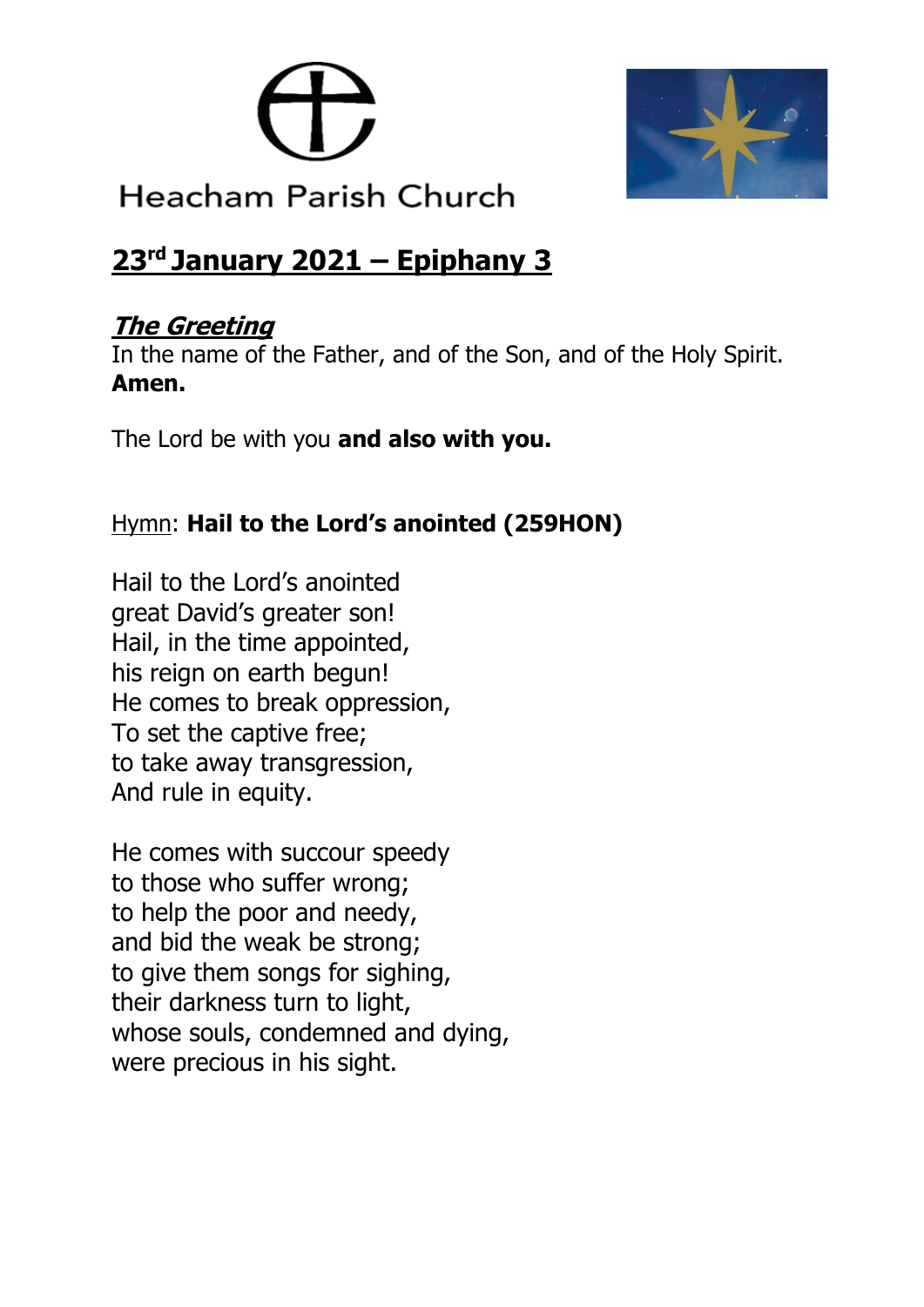He shall come down like showers upon the fruitful earth, and love, joy, hope, like flowers, spring in his path to birth: before him on the mountains shall peace the herald go; and righteousness in fountains from hill to valley flow.

Kings shall fall down before him, and gold and incense bring; all nations shall adore him, his praise all people sing; to him shall prayer unceasing and daily vows ascend; his kingdom still increasing, a kingdom without end.

O'er ev'ry foe victorious, he on his throne shall rest, from age to age more glorious, all-blessing and all-blest; the tide of time shall never his covenant remove; his name shall stand for ever; that name to us is love.

#### **Prayer of preparation**

**Almighty God, to whom all hearts are open, all desires known, and from whom no secrets are hidden: cleanse the thoughts of our hearts by the inspiration of your Holy Spirit, that we may perfectly love you, and worthily magnify your holy name; through Christ our Lord. Amen.**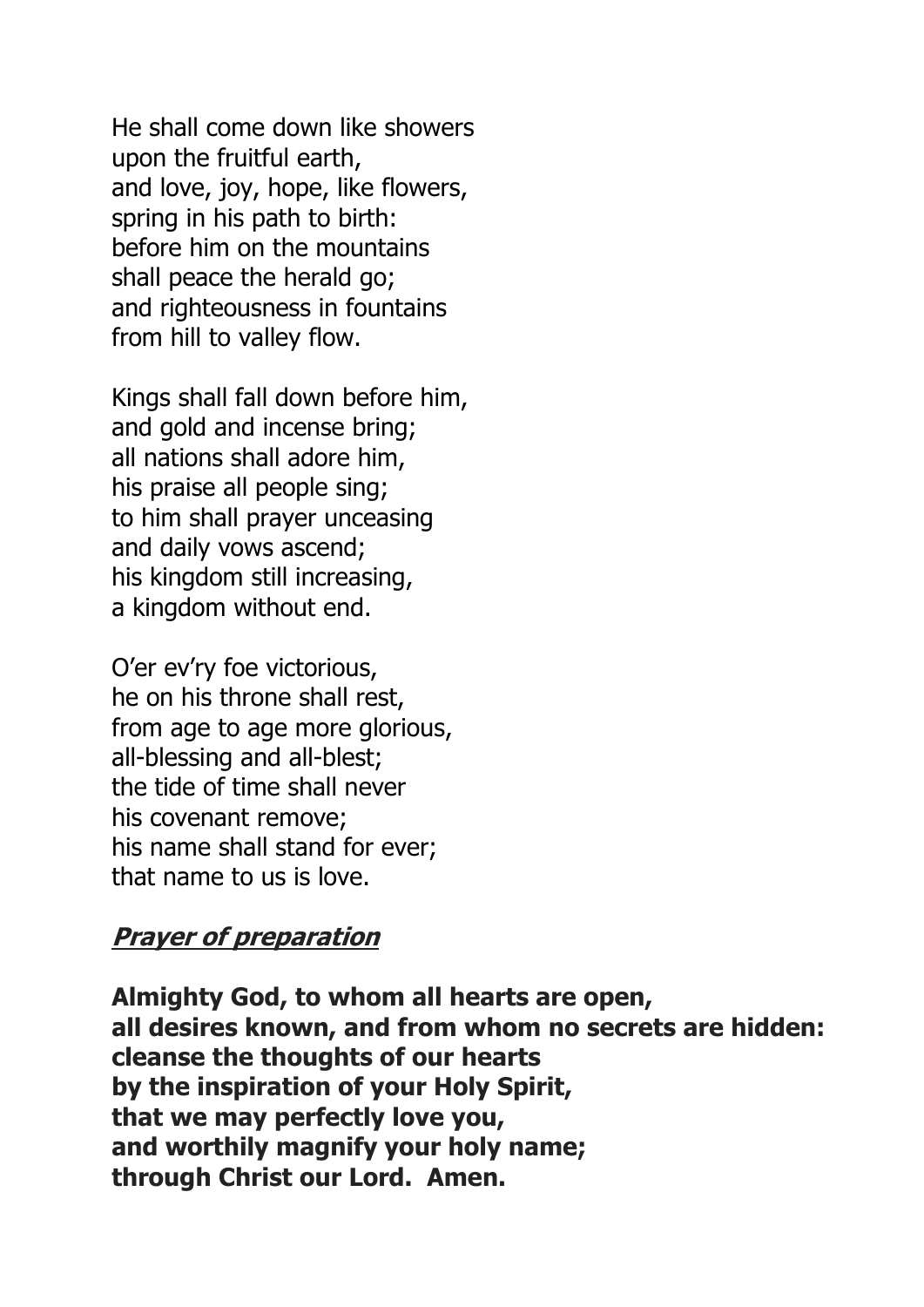# **Prayers of Penitence**

Our Lord Jesus Christ said: The first commandment is this: 'Hear, O Israel, the Lord our God is the only Lord. You shall love the Lord your God with all your heart, with all your soul, with all your mind, and with all your strength.' The second is this: 'Love your neighbour as yourself.' There is no other commandment greater than these. On these two commandments hang all the law and the prophets. **Amen. Lord, have mercy.**

When the Lord comes, he will bring to light the things now hidden in darkness, and will disclose the purposes of the heart. Therefore in the light of Christ let us confess our sins.

God so loved the world that he gave his only Son Jesus Christ to save us from our sins, to be our advocate in heaven, and to bring us to eternal life.

Let us confess our sins in penitence and faith, firmly resolved to keep God's commandments and to live in love and peace with all.

## **Confession**

**Almighty God, our heavenly Father, we have sinned against you and against our neighbour in thought and word and deed, through negligence, through weakness, through our own deliberate fault. We are truly sorry and repent of all our sins.**

**For the sake of your Son Jesus Christ, who died for us, forgive us all that is past and grant that we may serve you in newness of life to the glory of your name. Amen.**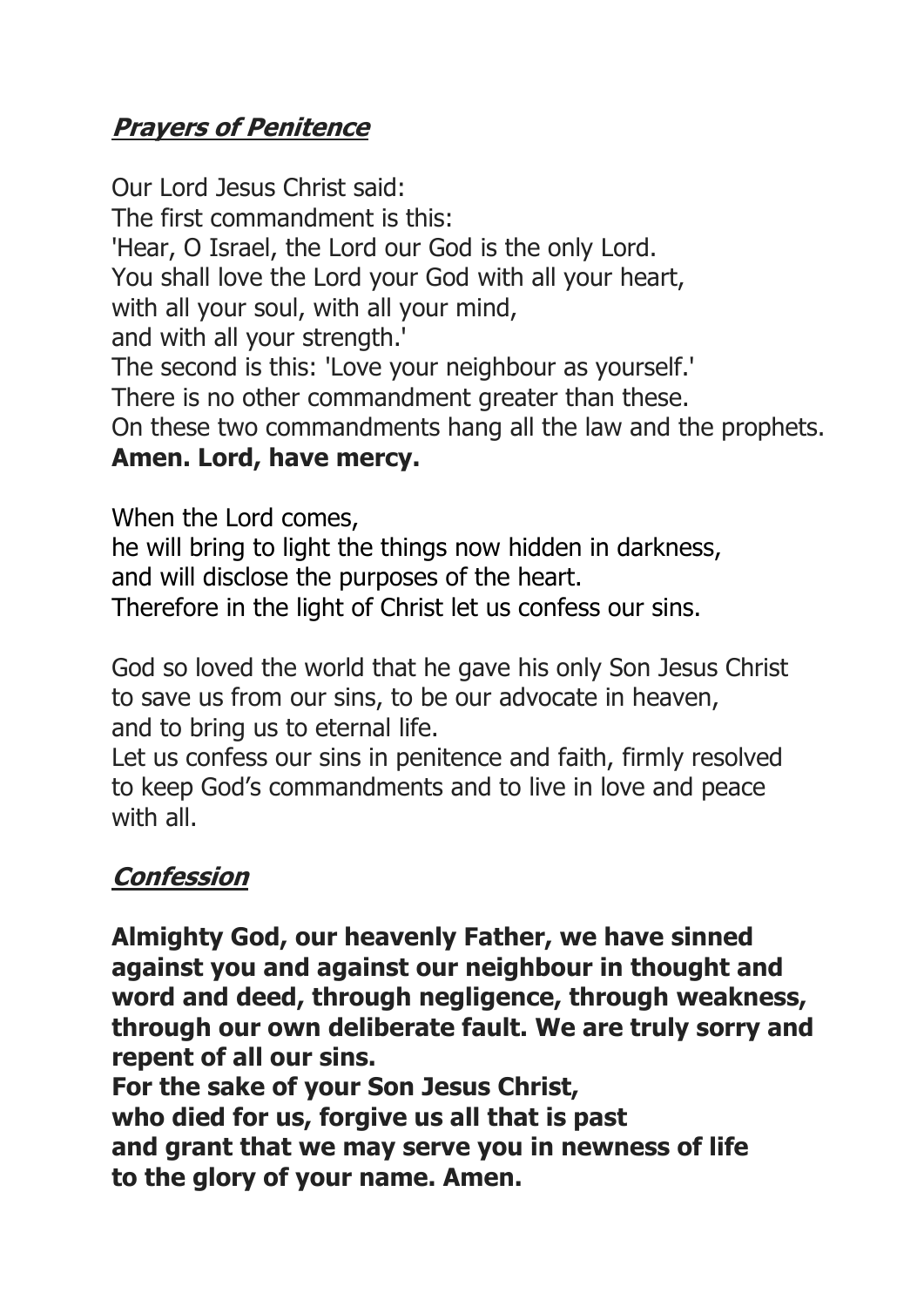Almighty God, who forgives all who truly repent, have mercy upon you, pardon and deliver you from all your sins, confirm and strengthen you in all goodness, and keep you in life eternal; through Jesus Christ our Lord. **Amen.**

## **Gloria in Excelsis**

**Glory, glory to God, glory to God in the high-est; peace to his people on earth, peace to his people on earth.** 

**Lord God, heavenly King, almighty God, and Father, we worship you, we give you thanks, we praise you for your glory.**

**Glory, glory to God, glory to God in the highest.**

**peace to his people on earth, peace to his people on earth.**

**Lord Jesus Christ, only Son of the Father, Lord God, Lamb of God, you take away the sin of the world; have mercy on us.** 

**You are seated at the right hand of the Father; receive our prayer, receive our prayer, receive our prayer.** 

**You alone are the Holy One, you alone are the Lord. you alone are the Lord, you alone are the Most High. Jesus Christ, with the Holy Spirit, in the glory, the glory, the glory of God the Father. Amen.**

# **The Collect**

Almighty God, give us grace to cast away the works of darkness and to put on the armour of light, now in the time of this mortal life, in which your Son Jesus Christ came to us in great humility;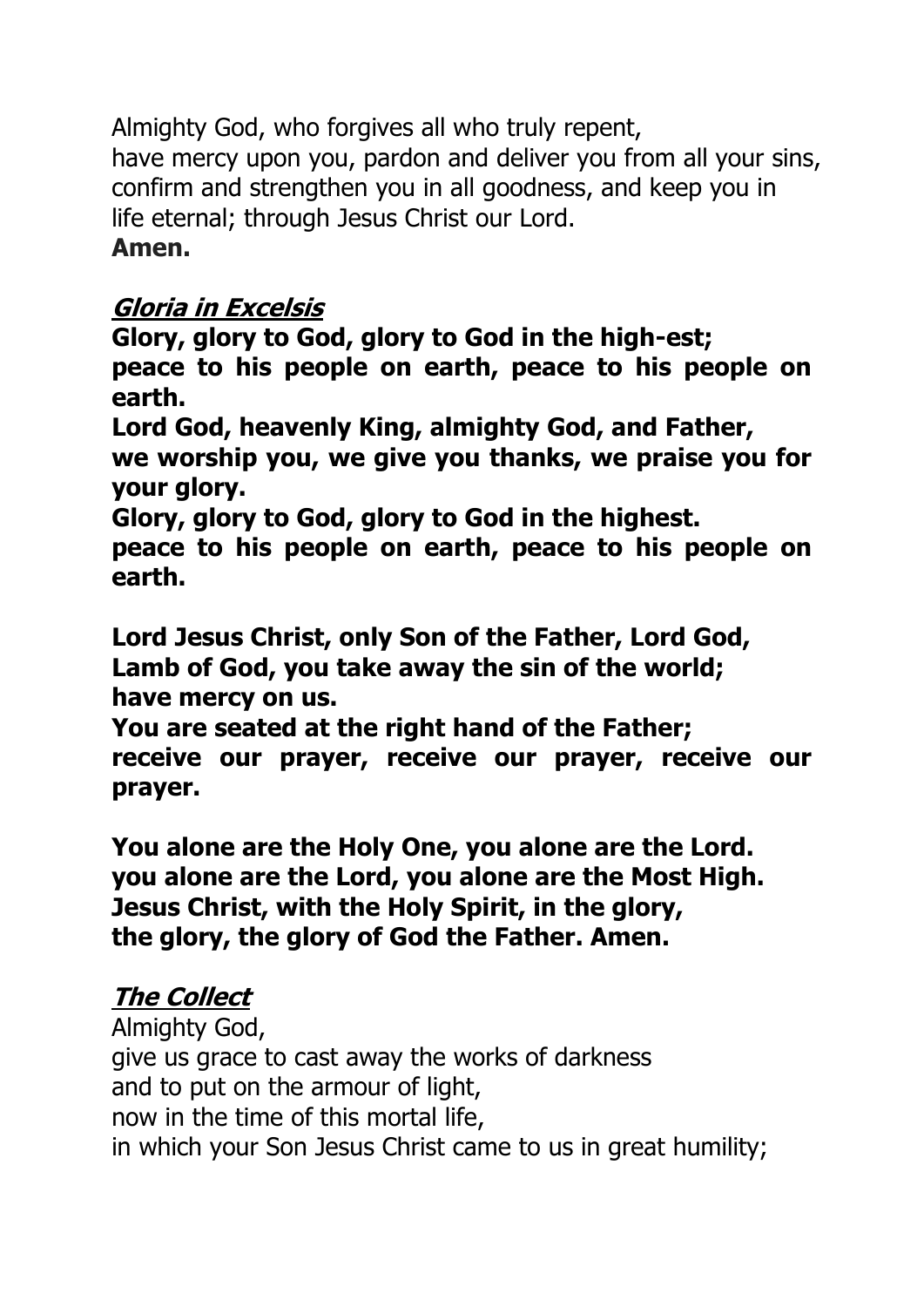that on the last day, when he shall come again in his glorious majesty to judge the living and the dead, we may rise to the life immortal; through him who is alive and reigns with you, in the unity of the Holy Spirit, one God, now and for ever. Amen

**Bible reading** – Luke 4:14-21 read by Barbara

**A reflection** – by John Whitbread

Good morning, back in December I gave a talk on "Are you ready." Since that time, we have had Christmas celebrating the birth of Jesus which I hope many of you enjoyed with family and friends. If you read the first part of Luke, from chapter 1, 2 and 3 you will discover all about the birth of John the Baptist and Jesus. You will also find out how Jesus was presented at the Temple and a little about Jesus' early years. That is all we know about Jesus' early years apart from Jesus grew in wisdom and stature, and in favour with God and man. We do not hear about Jesus until he is thirty years old.

In the previous part of chapter 4 you read of "The temptation of Jesus" and in our reading we learn that Jesus was in Nazareth at his local synagogues. But there was a time in between the two happening of approximately a year when Jesus went about preaching the good news and performing miracles.

Unlike Mark, who places this episode in the middle of Jesus Galilean ministry Luke highlights this event by placing it at the beginning of Jesus' public ministry. This account provides an insight through which we can understand the ministry of Jesus. The era that Jesus' life and ministry ushers in fulfils God's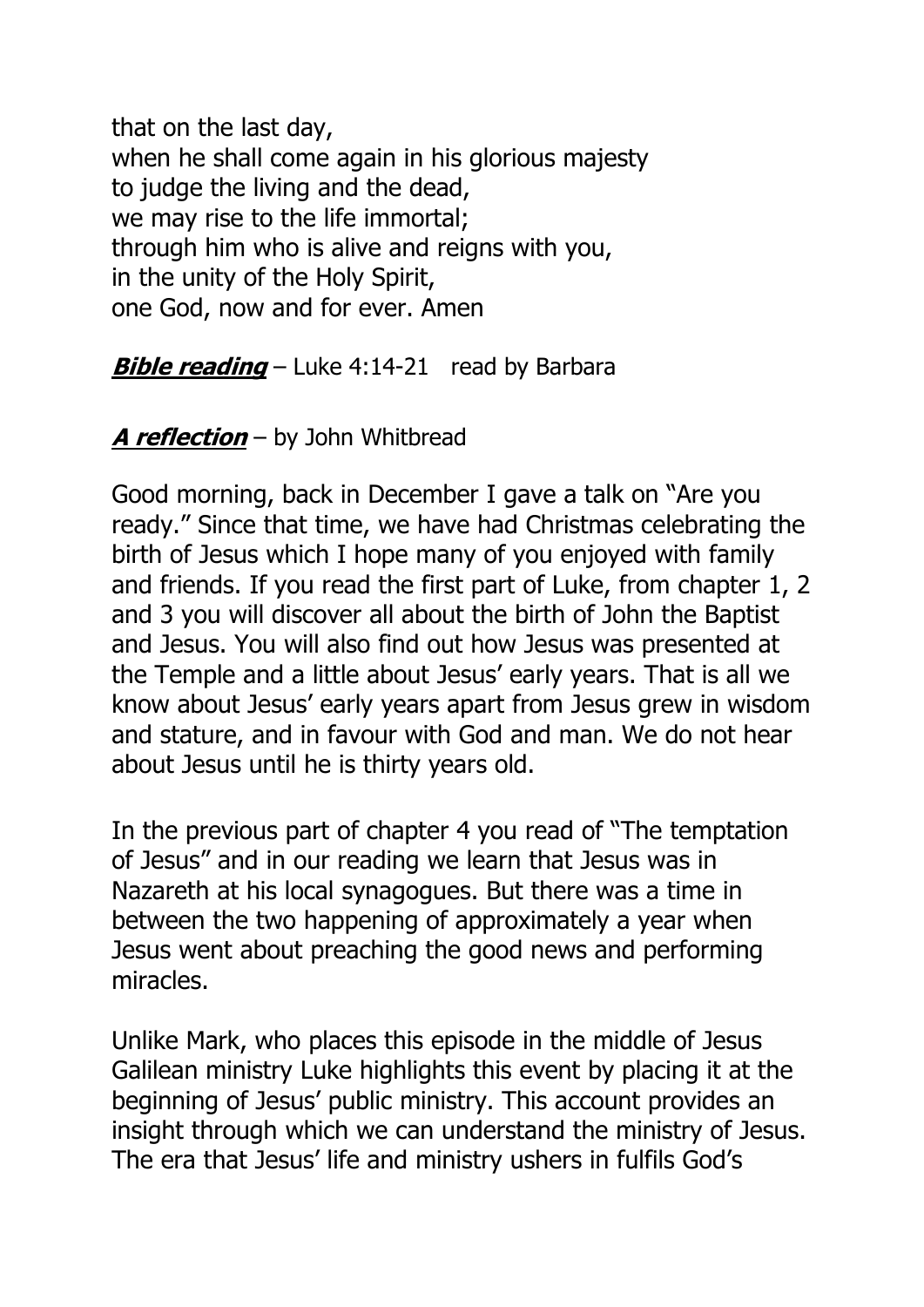ancient promises. Christ is both the anointed one and the rejected one. The gospel message is not limited to Jews, for Gentiles will see the salvation of God.

But back to our reading we see that Jesus has returned to Galilee in the power of the Spirit and news about him spread through the whole countryside. You could imagine the Nazareth Times that Saturday.

The front-page story: "Local Boy Makes Good" – followed by a report on the miracles that Jesus had been performing.

So WHY was there a problem when Jesus came to Nazareth? What happened to get their knickers in a twist? So, what went wrong and why did the people of Nazareth reject Jesus?

After all he only preached a short sermon.

"The Spirit of the Lord is on me, because he has anointed me to preach good news to the poor. He has sent me to proclaim freedom for the prisoners and recovery of sight for the blind, to release the oppressed, to proclaim the year of the Lord's favour."

Then he rolled up the scroll, gave it back to the attendant and sat down. The eyes of everyone in the synagogue were fastened on him, and he began by saying to them, "Today this scripture is fulfilled in your hearing."(Lk 4:16-21)

For us he preached exactly want he came to earth for. What had Jesus said to upset his fellow Jews?

We need to go back to the Old Testament to Isaiah 61:1,2 and also in our reading today in Luke 4:25-27 to find out what was worrying the Jews.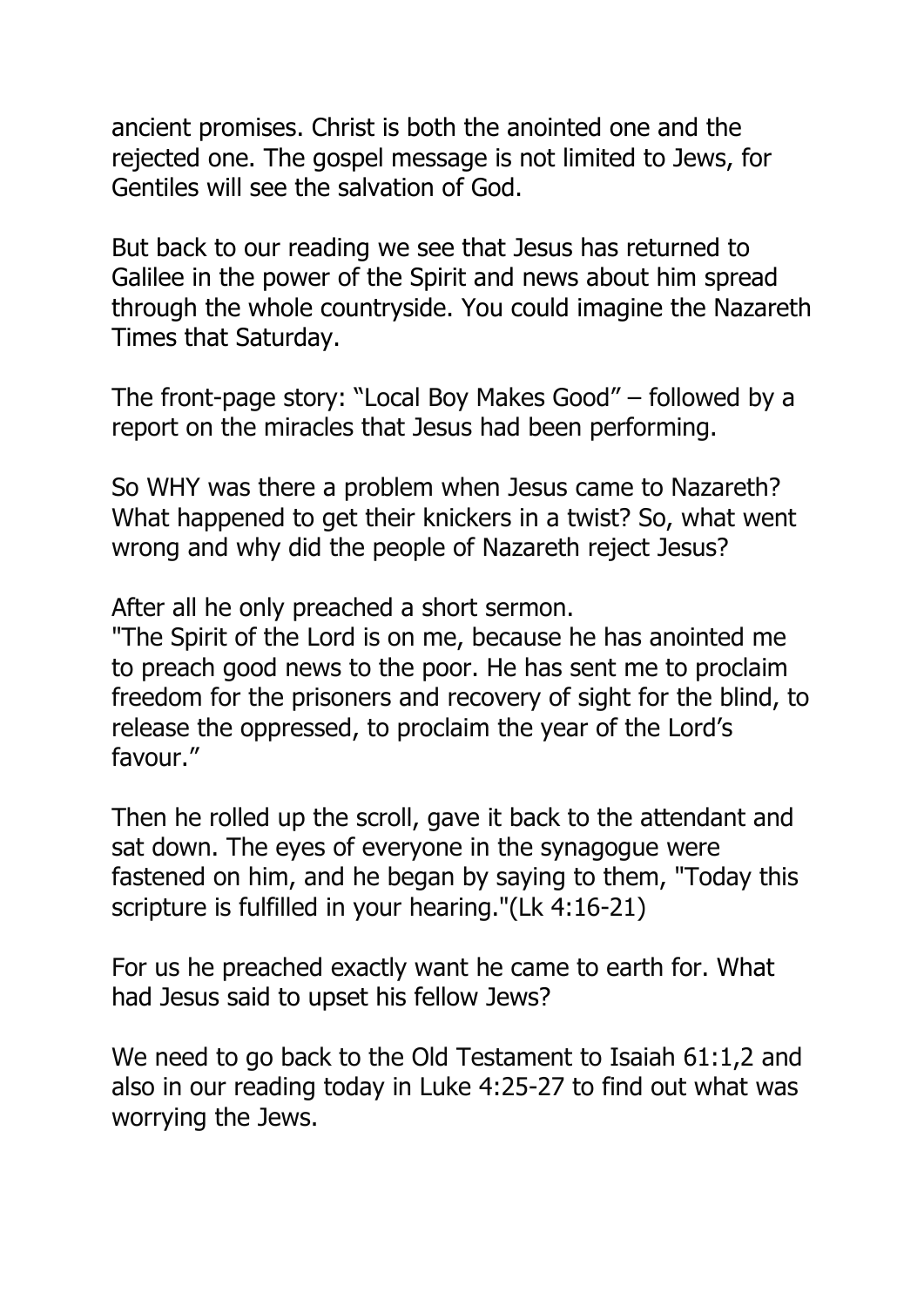"I assure you that there were many widows in Israel in Elijah's time, when the sky was shut for three and a half years and there was a severe famine throughout the land. Yet Elijah was not sent to any of them, but to a widow in Zarephath in the region of Sidon. And there were many in Israel with leprosy in the time of Elisha the prophet, yet not one of them was cleansed—only Naaman the Syrian."

This was a time of a very low ebb for the Jewish nation, but God raised up two important prophets Elijah and Elisha his successor.

The Jewish nation had once again fallen into the trap of worshiping other gods along with the God of Israel. And it was during that time that God refused to intervene in the lives of the Jews but sovereignly intervened in the lives of two Gentiles.

The Good News that the Jews wanted to hear was not the Good News Jesus brought.

They wanted someone who was going to rid them of the Romans and anybody who was likely to try to invade them. Someone who was a mighty warrior, strong and brave someone like David.

What was galling was that Jesus was attacking one of the most important tenets of Judaism. That of the Jews being a special people to God.

Jesus in contrast was heralding a new age where Jew and Gentile were going to have equal access to being special

And then the mood of the crowd changes:

Who did this upstart think he was – preaching change?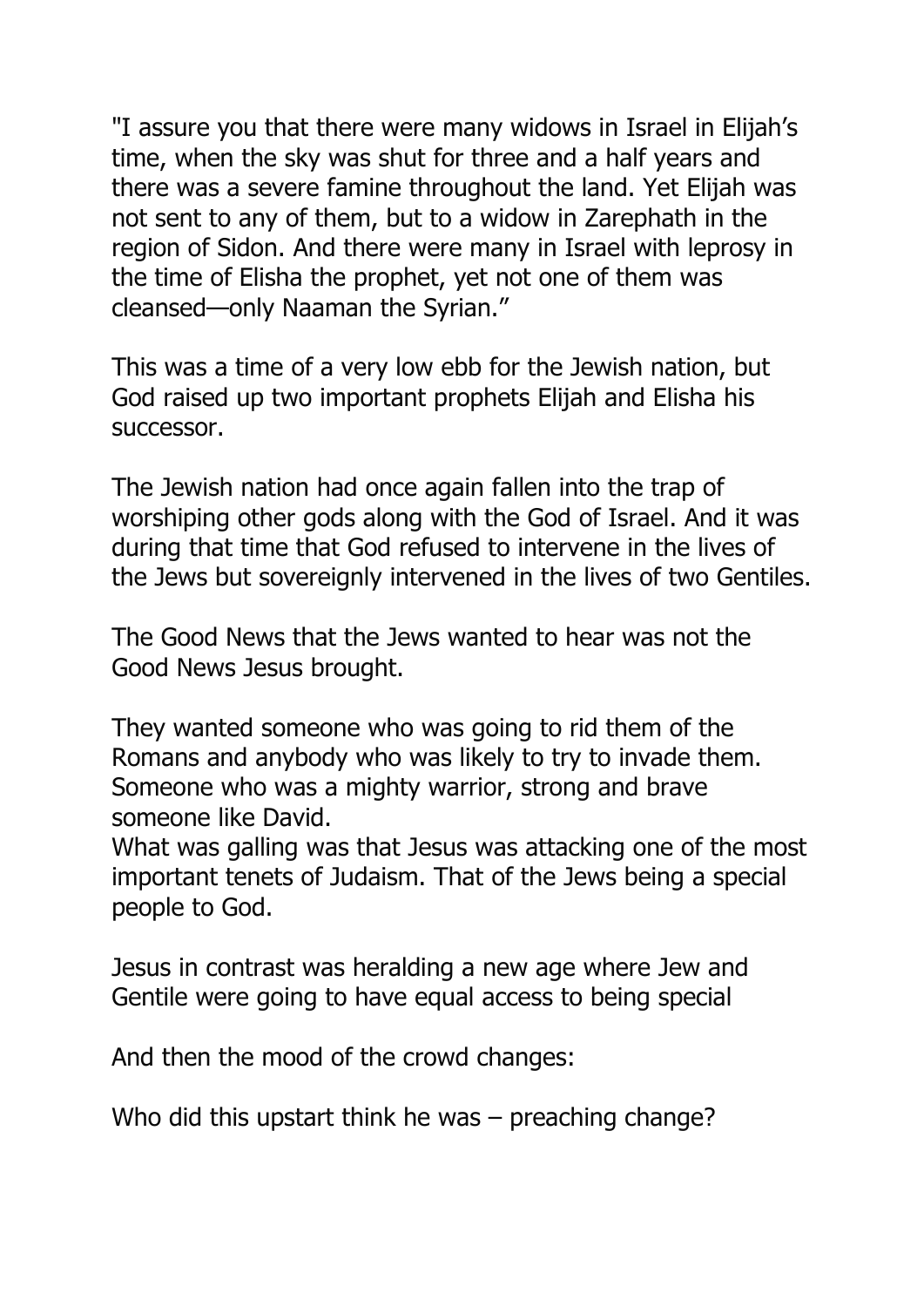But actually, all Jesus had done was to point out an obvious and simple truth from their own Scriptures - the Old Testament. The record was there. But his application of the text was revolutionary. The new era that the Jewish community of Nazareth thought they were welcoming when they spoke so well of Jesus was in fact one of change.

We have an unchanging God who introduces change. If we really trust God, we can be secure in the apparent paradox of the unchanging God bringing change to our lives.

Jesus was bringing in change and they didn't like it. No one likes change. It was a change to their way of thinking. And Jesus still does that today.

So 'are you ready'? If we are ready for Jesus we need to allow him to change our lives:

- 1. the way we think
- 2. the way we live our lives
- 3. the way we worship God.

Let us ask God to give us the compassionate heart of Jesus for the lost for those outside the Kingdom of God so that we will be willing to go out of our comfort zone and to promote the Kingdom of God for Jesus's sake and in his Name. Amen.

#### **The Nicene Creed**

**We believe in one God, the Father, the Almighty, maker of heaven and earth, of all that is, seen and unseen. We believe in one Lord, Jesus Christ, the only Son of God, eternally begotten of the Father, God from God, Light from Light, true God from true God, begotten, not made, of one Being with the Father;**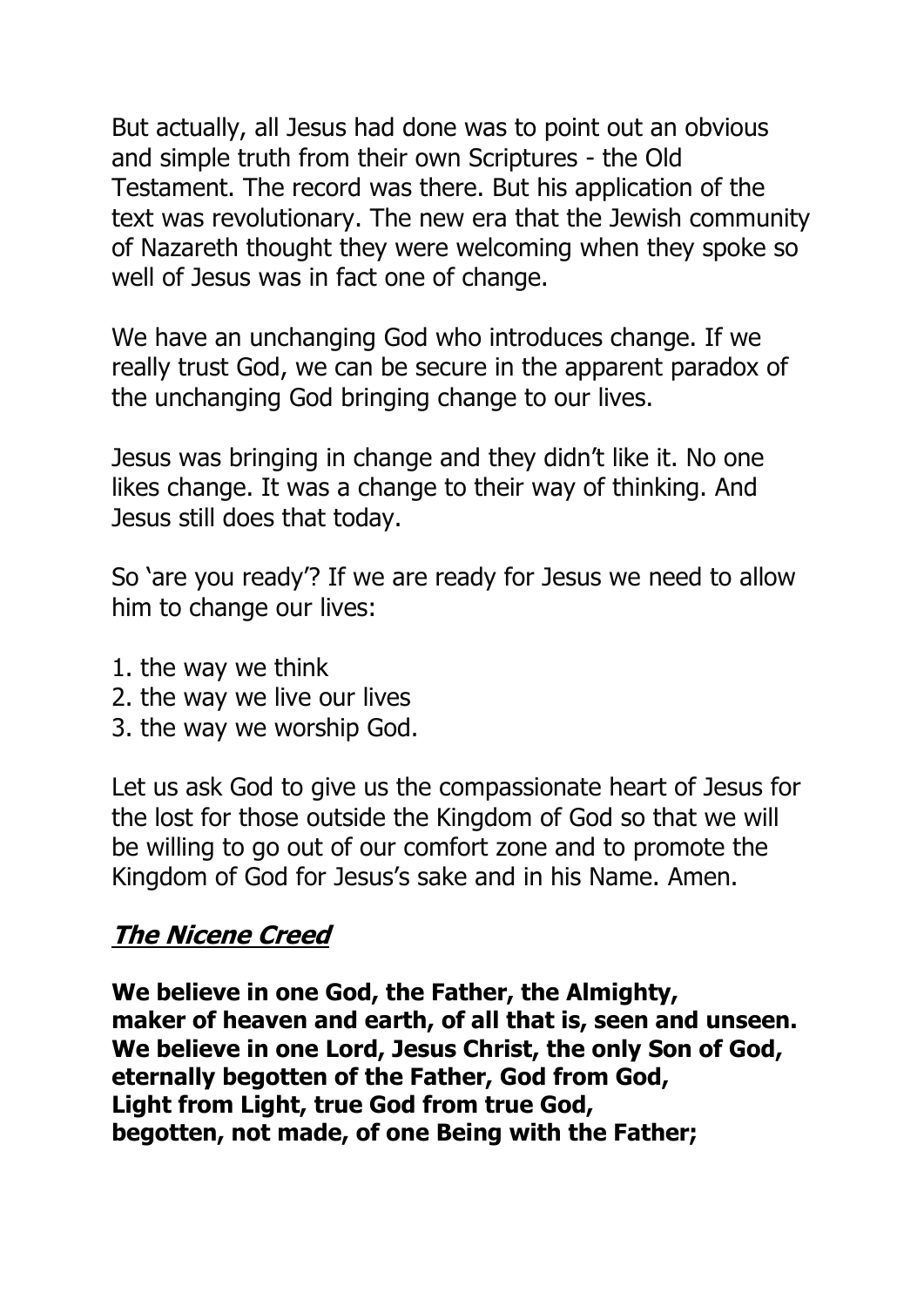**through him all things were made. For us and for our salvation he came down from heaven, was incarnate from the Holy Spirit and the Virgin Mary and was made man. For our sake he was crucified under Pontius Pilate;**

**he suffered death and was buried.**

**On the third day he rose again in accordance with the Scriptures; he ascended into heaven and is seated at the right hand of the Father.**

**He will come again in glory to judge the living and the dead, and his kingdom will have no end. We believe in the Holy Spirit, the Lord, the giver of life, who proceeds from the Father and the Son, who with the Father and the Son is worshipped and glorified, who has spoken through the prophets.**

**We believe in one holy catholic and apostolic Church. We acknowledge one baptism for the forgiveness of sins. We look for the resurrection of the dead, and the life of the world to come.**

**Amen**

### **Prayers of Intercession** - Led by Sue Spencer

Heavenly Father, as we think about this time of Epiphany, we remember the journey the Wise men made, how inspired they were by what they took to be a sign of a new-born King, a king who would change not simply their lives, nor merely the lives of the king's people, but of the whole world.

Help us Lord to remember how they persevered in their quest, travelling in faith even though they had no idea where they were heading or what they would find. To remember how they refused to be discouraged despite their reception in Jerusalem, and we remember how they kept going in pursuit of their unknown goal. Until at last they came face to face with the infant Jesus.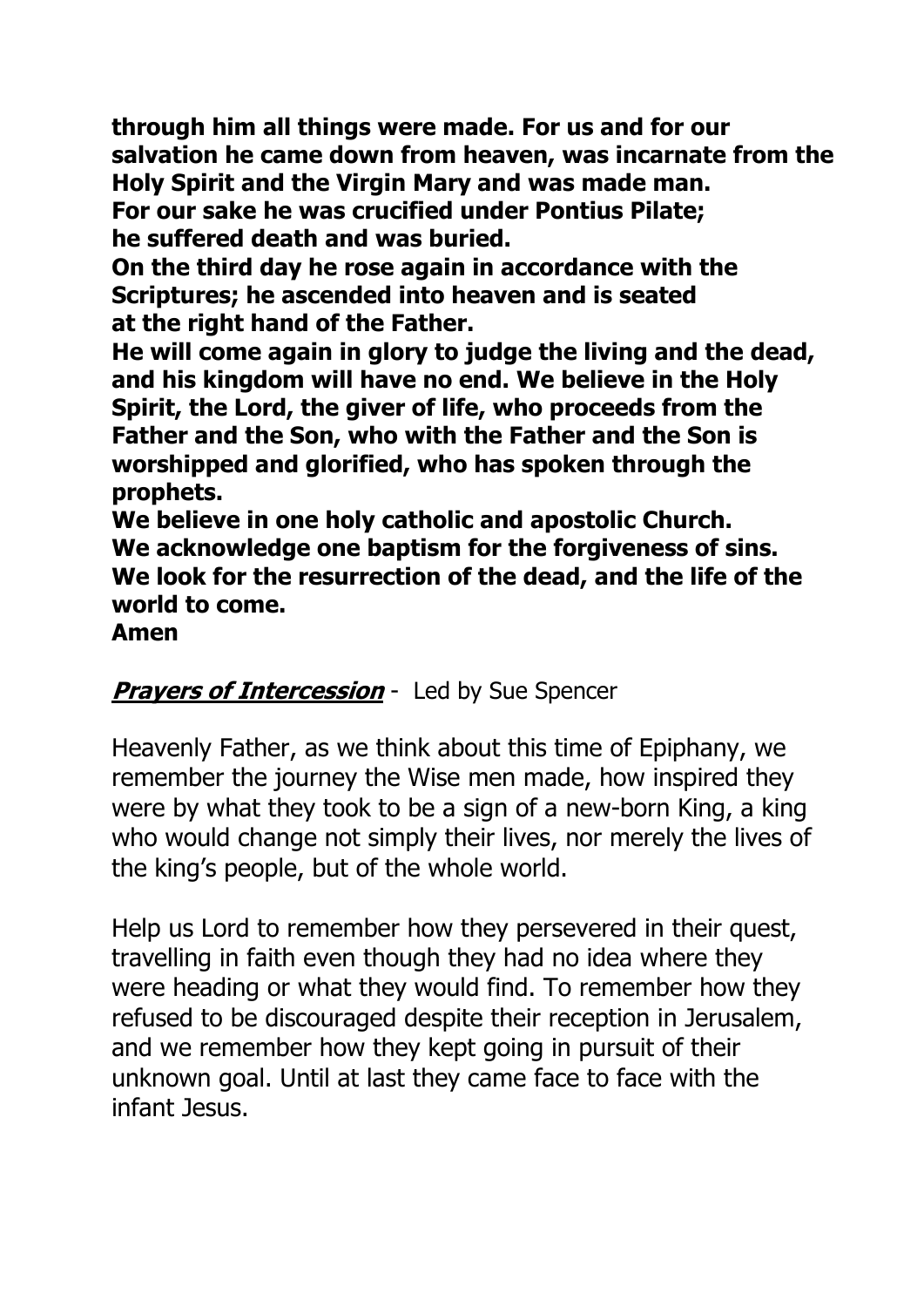We pray for all those who are looking for a sense of purpose in their lives, all who are searching for spiritual fulfilment and who long to find you themselves. Lord you have promised through Jesus Christ that those who seek shall find. May the experience of the wise men inspire all who seek the truth, may they complete their quest and discover you for themselves.

### **Lord in your mercy, hear our prayer**

We rejoice in all who answer to your call, and we pray for each other asking that we may be true to the Gospel. We ask you to uphold all our ministers and leaders, especially Veronica, Pip and Penny as they guide us in your way. We pray for the leaders of the countries of the world. Help them so that together they may pursue the search for peace. Above all we pray for those parts of this world where life is a continual struggle and where peace is too often a dream drowned under a sea of sectarian violence.

Bring peace to Israel and Palestine, to Afghanistan, and to the many strife torn countries of Africa. Help us to be peacemakers in our neighbourhoods, with those we meet.

This world is a place of richness and delight for many but not for all. Greed and minimal concern for your wonderful creation has brought about prosperity for some and poverty for others. Help us never to forget that we are guardians of the many treasures which we possess. We hold them in trust for you and for our children and children's children. Help us once again to commit ourselves to carrying out those responsibilities faithfully and well.

### **Lord in your mercy, hear our prayer**

We bring before you in the quietness of our minds those people for whom we have especial concern. In the silence let us list the sick and the sorrowing – the lonely and the oppressed – those who mourn or struggle for meaning in their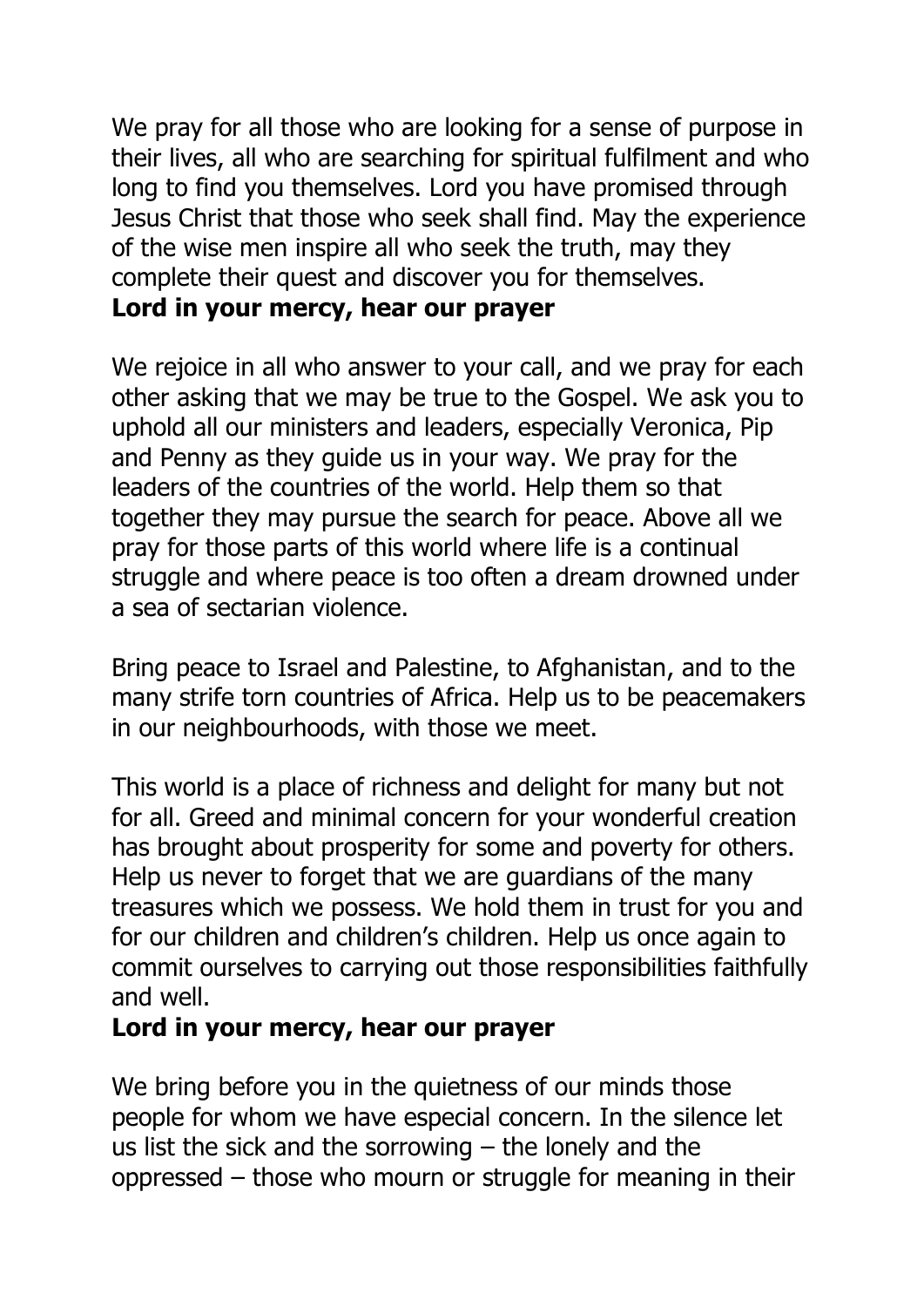lives – all for whom today will be marked by difficulty beyond their powers to cope.

(SILENCE)

Lord, help them to find their rest and support in you, and may you give strength and courage to those who are carers.

# **Merciful Father accept these prayers for the sake of our Son our Saviour Jesus Christ.**

**Amen**

# **The Peace**

Peace be with you.

# Hymn: **Will you come and follow me? (HON 752)**

Will you come and follow me if I but call your name? Will you go where you don't know, and never be the same? Will you let my love be shown, will you let my name be known, will you let my life be grown in you, and you in me?

Will you leave yourself behind if I but call your name? Will you care for cruel and kind, and never be the same? Will you risk the hostile stare should your life attract or scare, will you let me answer prayer in you, and you in me?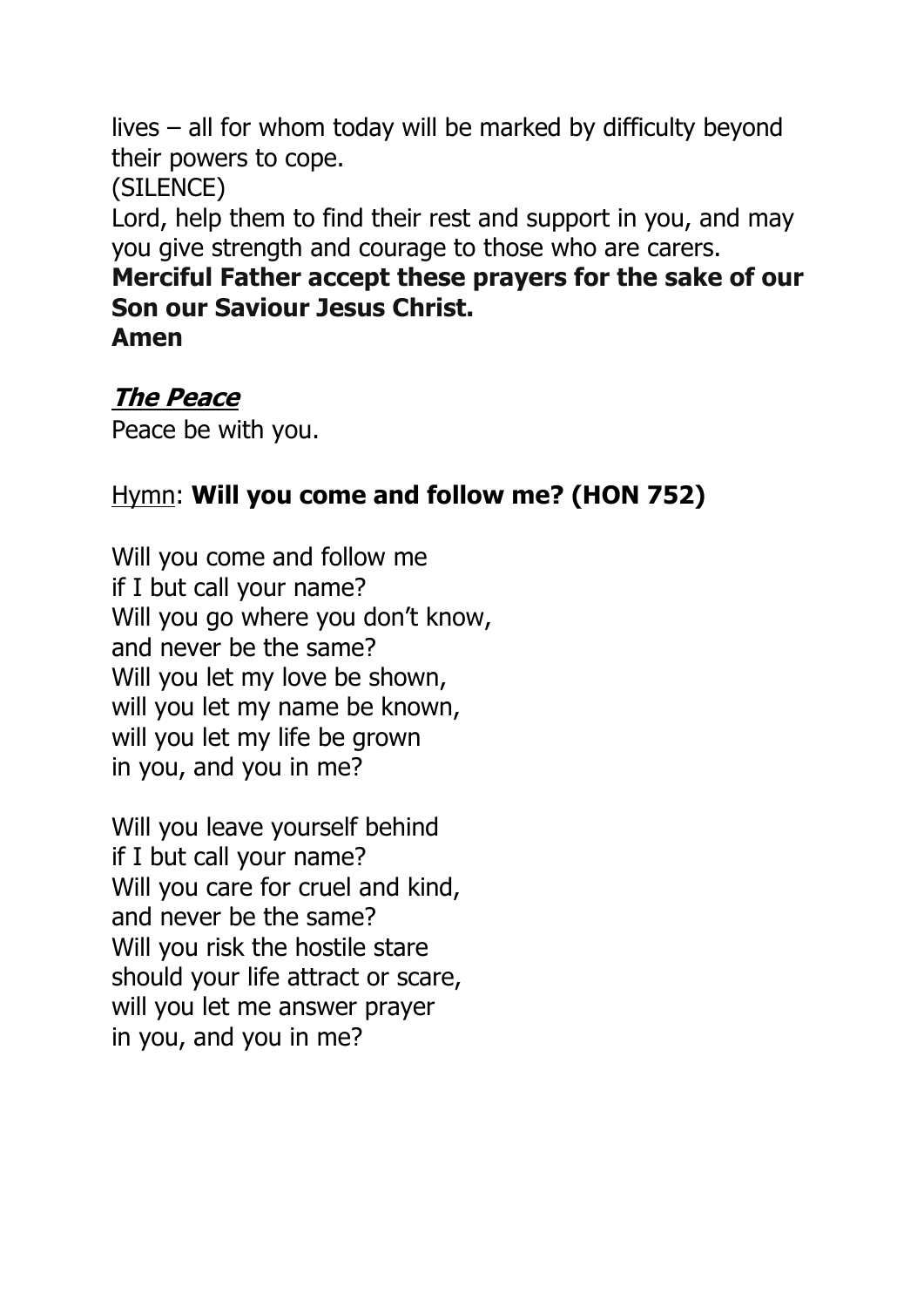Will you let the blinded see if I but call your name? Will you set the pris'ners free, and never be the same? Will you kiss the leper clean and do such as this unseen, and admit to what I mean in you, and you in me?

Will you love the 'you' you hide if I but call your name? Will you quell the fear inside, and never be the same? Will you use the faith you've found to reshape the world around through my sight and touch and sound in you, and you in me?

Lord, your summons echoes true when you but call my name. Let me turn and follow you, and never be the same. In your company I'll go where your love and footsteps show. Thus I'll move and live and grow in you, and you in me.

### **The Eucharistic Prayer**

The Lord is here. **His Spirit is with us**.

Lift up your hearts. **We lift them to the Lord.**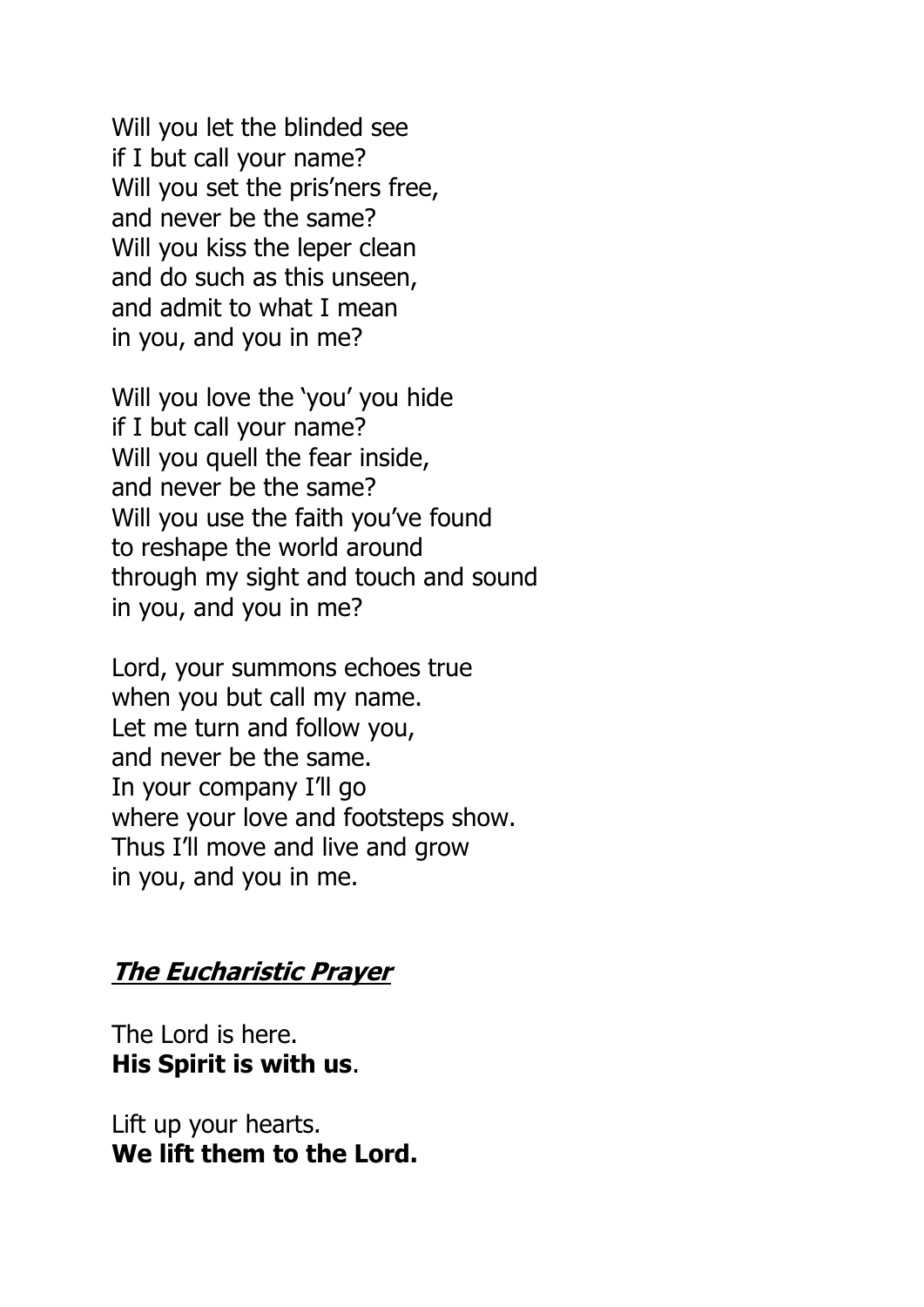Let us give thanks to the Lord our God. **It is right to give thanks and praise.**

Father, we give you thanks and praise through your beloved Son Jesus Christ, your living Word, through whom you have created all things; who was sent by you in your great goodness to be our Saviour.

By the power of the Holy Spirit he took flesh; as your Son, born of the blessed Virgin, he lived on earth and went about among us; he opened wide his arms for us on the cross; he put an end to death by dying for us; and revealed the resurrection by rising to new life; so he fulfilled your will and won for you a holy people. Therefore with angels and archangels, and with all the company of heaven, we proclaim your great and glorious name, for ever praising you and saying:

#### **Holy, holy, holy Lord, God of power and might, heaven and earth are full of your glory. Hosanna in the highest. Blessed is he who comes in the name of the Lord. Hosanna in the highest.**

Lord, you are holy indeed, the source of all holiness; grant that by the power of your Holy Spirit, and according to your holy will, these gifts of bread and wine may be to us the body and blood of our Lord Jesus Christ;

who, in the same night that he was betrayed, took bread and gave you thanks; he broke it and gave it to his disciples, saying: Take, eat; this is my body which is given for you;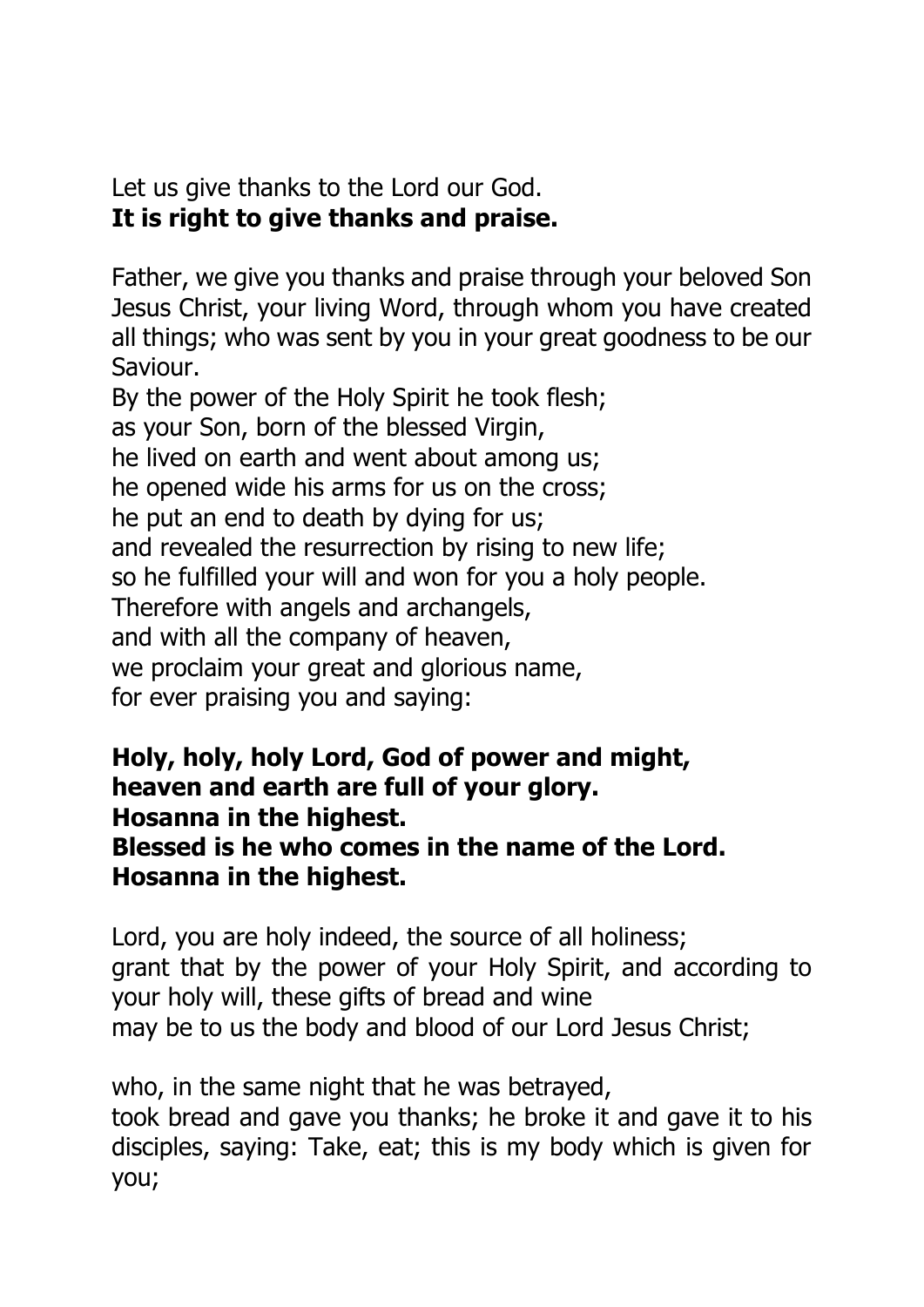do this in remembrance of me.

In the same way, after supper he took the cup and gave you thanks; he gave it to them, saying: Drink this, all of you; this is my blood of the new covenant, which is shed for you and for many for the forgiveness of sins.

Do this, as often as you drink it, in remembrance of me.

Great is the mystery of faith: **Christ has died: Christ is risen: Christ will come again.**

And so, Father, calling to mind his death on the cross, his perfect sacrifice made once for the sins of the whole world; rejoicing in his mighty resurrection and glorious ascension, and looking for his coming in glory,

we celebrate this memorial of our redemption.

As we offer you this our sacrifice of praise and thanksgiving, we bring before you this bread and this cup and we thank you for counting us worthy to stand in your presence and serve you.

Send the Holy Spirit on your people and gather into one in your kingdom all who share this one bread and one cup, so that we, in the company of all the saints, may praise and glorify you for ever, through Jesus Christ our Lord; by whom, and with whom, and in whom, in the unity of the Holy Spirit, all honour and glory be yours, almighty Father, for ever and ever. **Amen.**

## **The Lord's Prayer**

## **Breaking of the Bread**

We break this bread to share in the body of Christ **Though we are many, we are one body, because we all share in one bread.**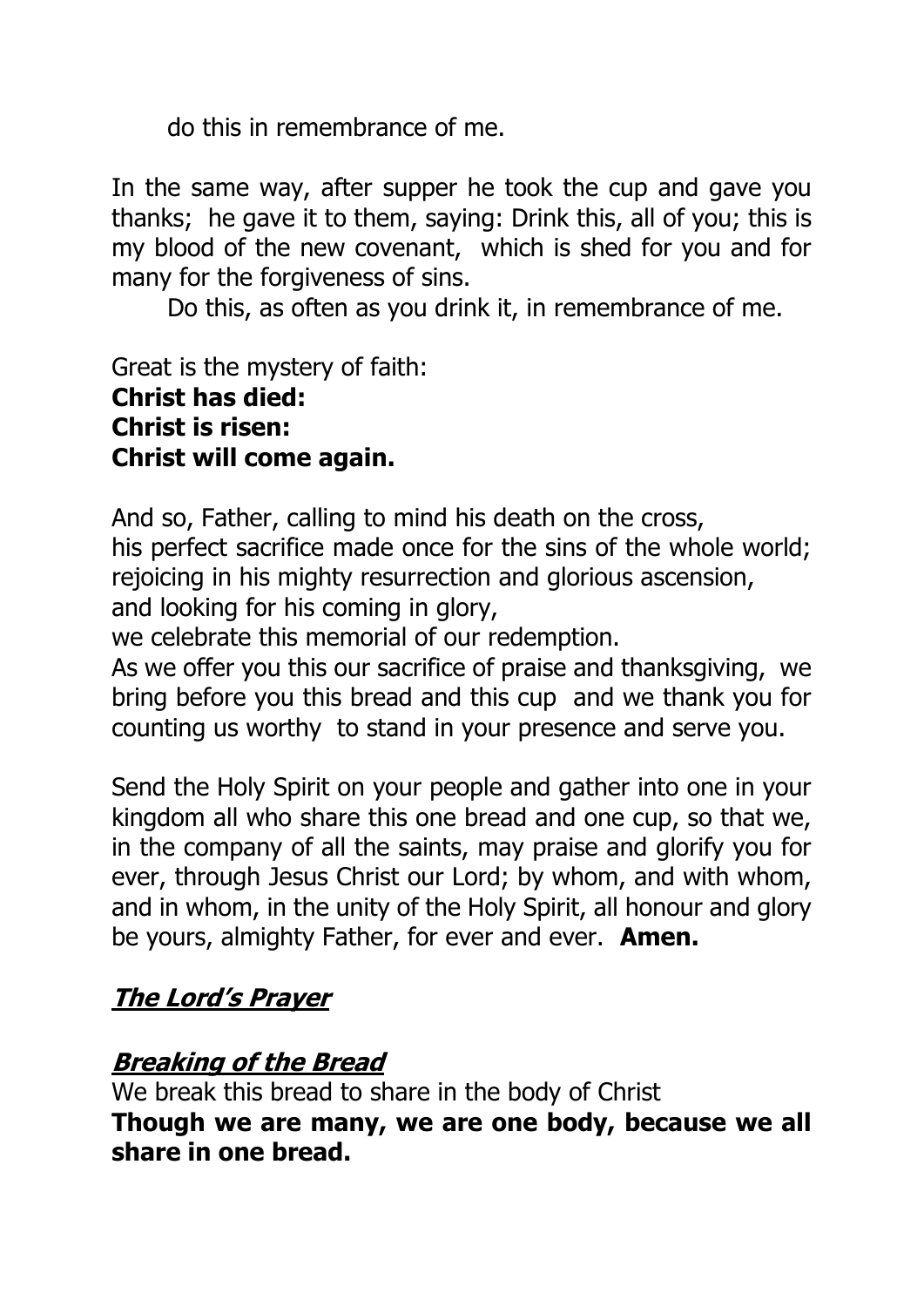### **Giving of Communion**

God's holy gifts for God's holy people.

**Jesus Christ is holy, Jesus Christ is Lord, to the glory of God the Father.**

#### **Prayer after Communion**

**Almighty God, we thank you for feeding us with the body and blood of your Son Jesus Christ. Through him we offer you our souls and bodies to be a living sacrifice. Send us out in the power of your Spirit to live and work to your praise and glory. Amen.**

### **Blessing**

The peace of God, which passes all understanding, keep your hearts and minds in the knowledge and love of God, and of his Son Jesus Christ our Lord; and the blessing of God almighty, the Father, the Son, and the Holy Spirit, be among you and remain with you always.

### Hymn: **O for a thousand tongues to sing (HON 485)**

O for a thousand tongues to sing my dear Redeemer's praise, my dear Redeemer's praise, the glories of my God and King, the triumphs of his grace, the triumphs of his grace, the triumphs of his grace!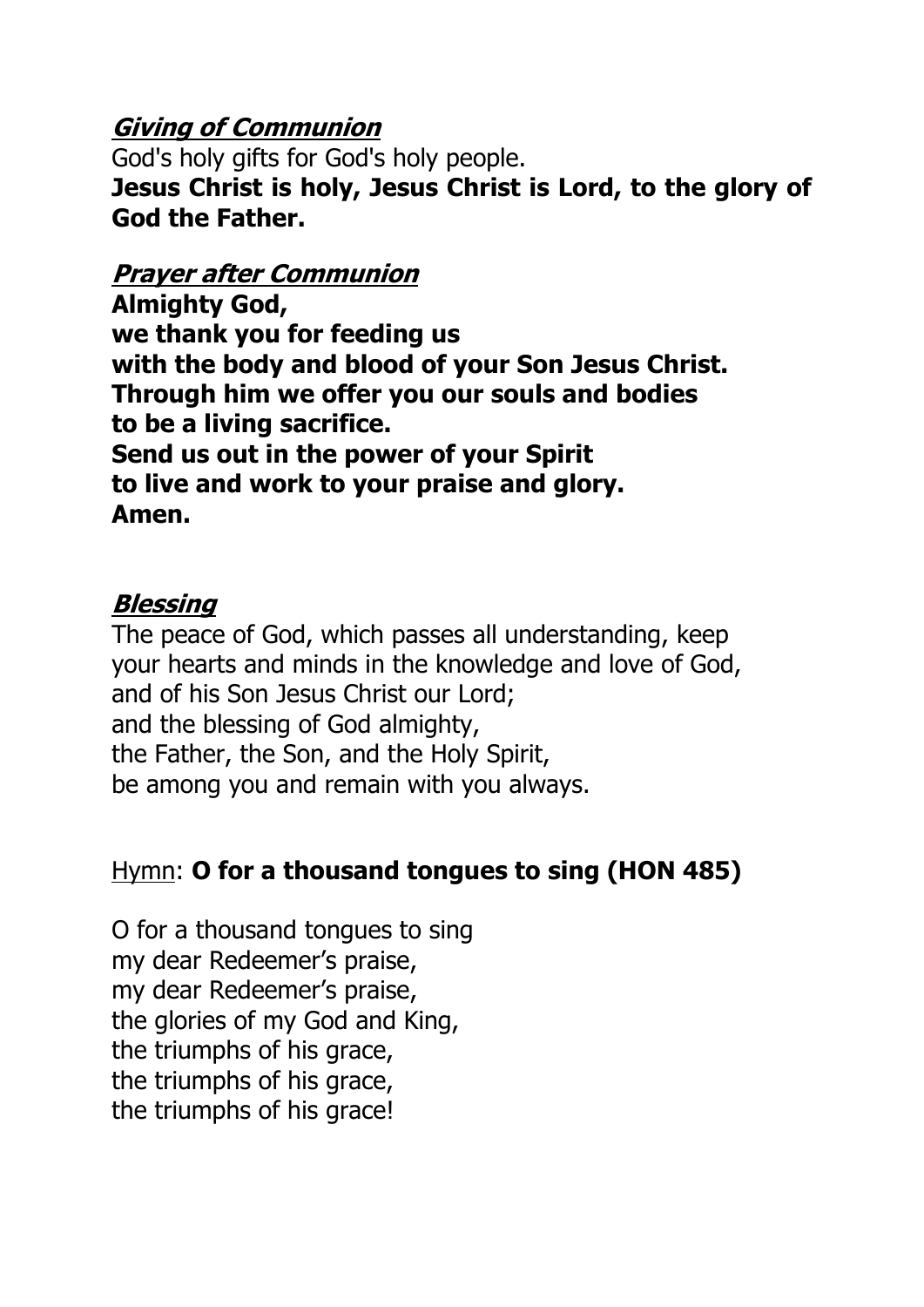Jesus! The name that charms our fears, that bids our sorrows cease, that bids our sorrows cease; 'tis music in the sinner's ears, 'tis life and health and peace. (x3) He breaks the pow'r of cancelled sin, he sets the pris'ner free, he sets the pris'ner free; his blood can make the foulest clean; his blood availed for me. (x3)

He speaks; and, list'ning to his voice, new life the dead receive, new life the dead receive, the mournful broken hearts rejoice, the humble poor believe. (x3)

Hear him, ye deaf; his praise, ye dumb, your loosened tongues employ, your loosened tongues employ; ye blind, behold your Saviour come; and leap, ye lame, for joy! (x3)

My gracious Master and my god, assist me to proclaim, assist me to proclaim and spread through all the earth abroad the honours of thy name. (x3)

#### **Dismissal**

Go in peace to love and serve the Lord. **In the name of Christ. Amen.**